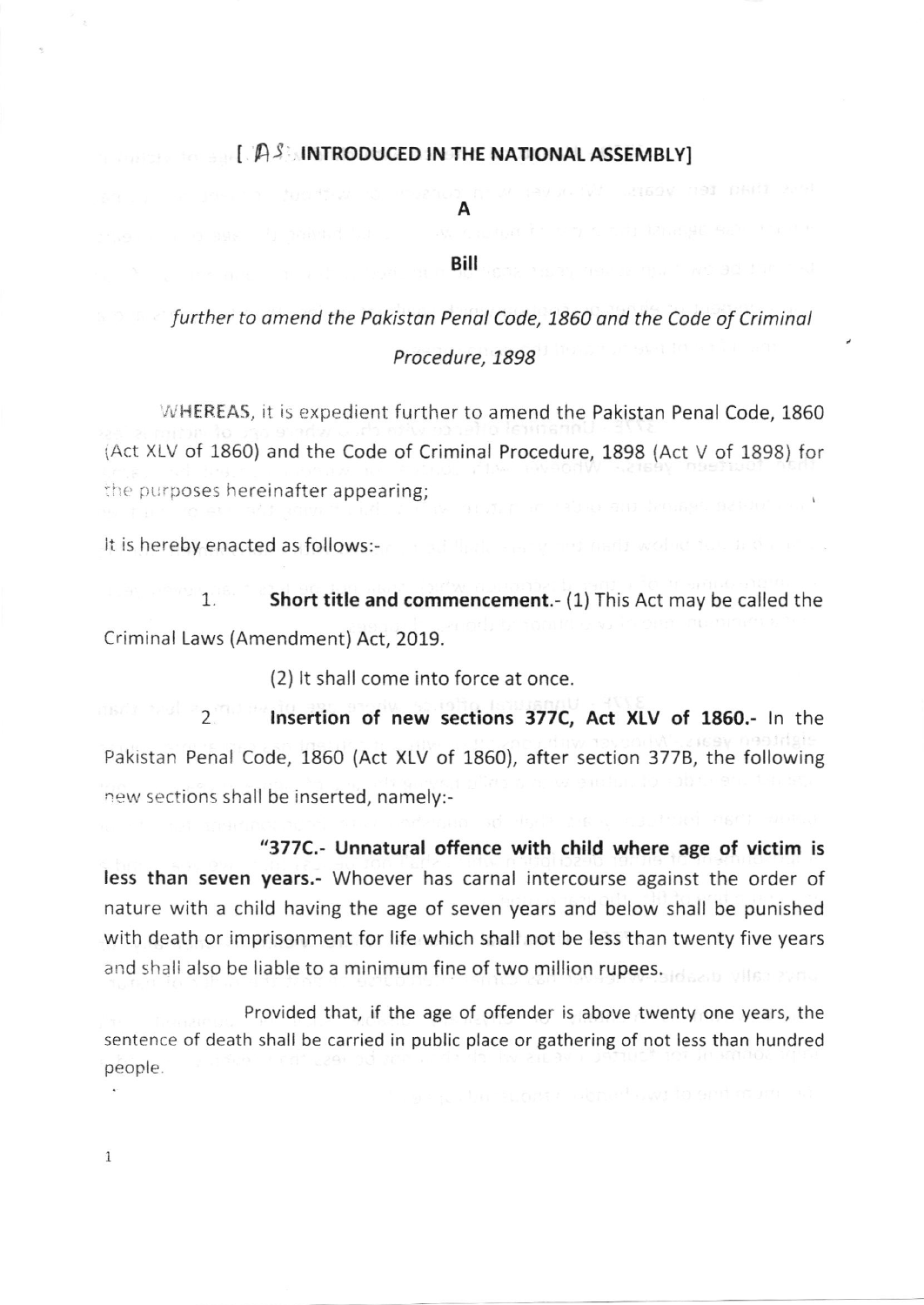## 377D.- Unnatural offence with child where age of victim is

less than ten years.- Whoever with consent or without consent has carnal rntercourse against the order of nature with a child having the age of ten years but not below than seven years shall be punished with imprisonment for life or imprisonment of either description which shall not be less than ten years and <sup>a</sup> minimum fine of five hundred thousand rupees.

377E.- Unnatural offence with child where age of victim is less than fourteen years.- Whoever with consent or without consent has carnal intercourse against the order of nature with a child having the age of fourteen years but not below than ten years shall be punished with imprisonment for life or imprisonment of either description which shall not be less than seven years and a minimum fine of two hundred thousand rupees.

377F.- Unnatural offence where age of victim is less than eighteen years.-Whoever with consent or without consent has carnal intercourse against the order of nature with a child having the age of eighteen years but not below than fourteen years shall be punished with imprisonment for life or imprisonment of either description which shall not be less than five years and a minimum fine of fifty thousand rupees.

377G.- Unnatural offence where victim is merntally or physically disable.-Whoever has carnal intercourse against the order of nature where victim is mentally or physically disable shall be punished with imprisonment for fourteen years which shall not be less than seven years and <sup>a</sup> minimum fine of two hundred thousand rupees.".

2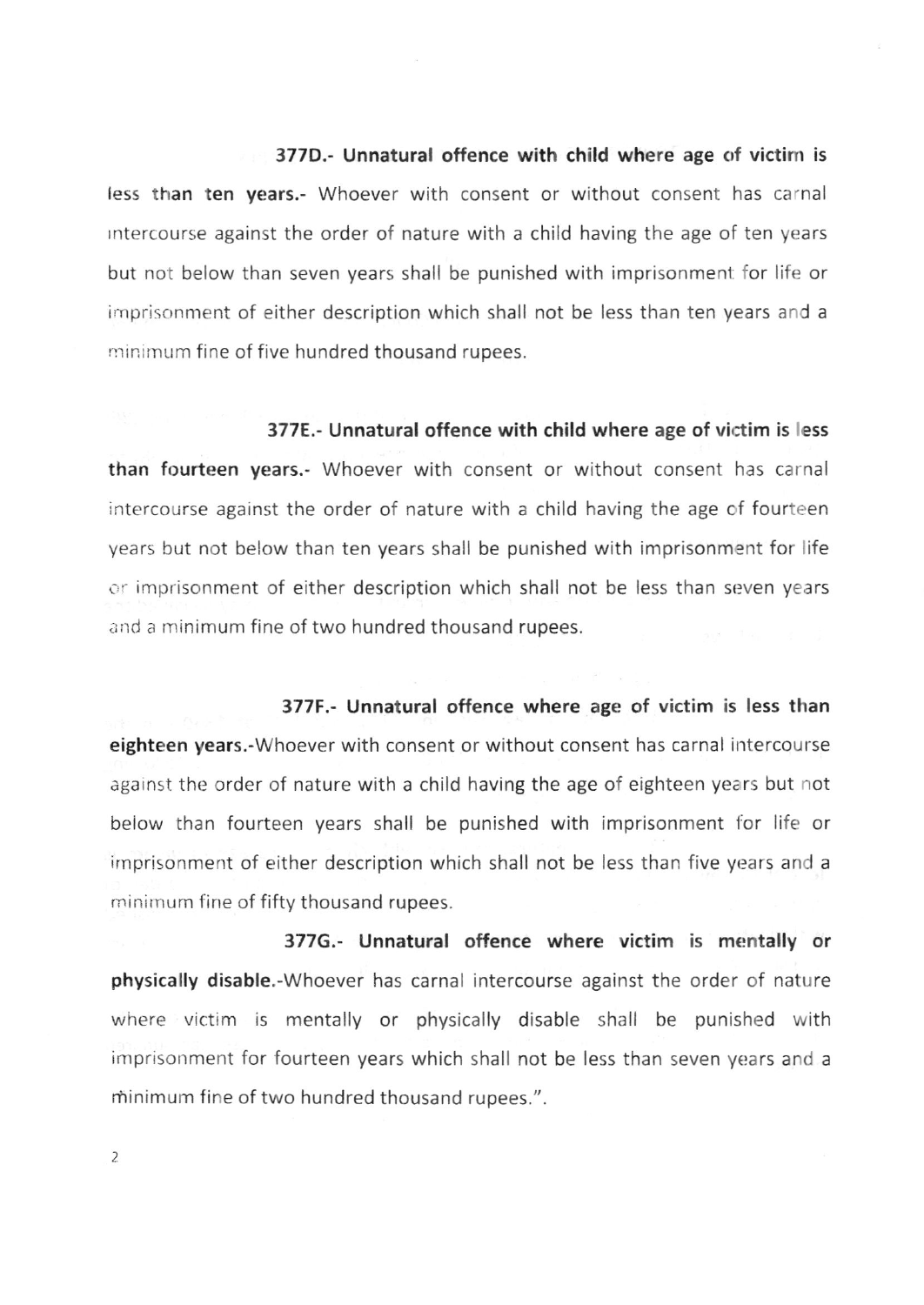Amendment of Schedule II, Act V of 1898.- In the Code of  $3.5$ Criminal Procedure, 1898 (Act V of 1898), in Schedule II, after section 377B and the corresponding entries relating thereto in columns 1 to 8, the following new sections and entries relating thereto shall be inserted, namely:-

| $\mathbf{1}$ | $\overline{2}$ | 3      | 4      | 5       | 6          | 7              | 8            |
|--------------|----------------|--------|--------|---------|------------|----------------|--------------|
| 377          | Unnatur        | May    | Warran | Not     | Not        | Death or       | Court        |
| C            | a              | arrest | t      | bailabl | compoundab | imprisonme     | of           |
|              | offence        | withou |        | e       | le         | nt for life    | Sessio       |
|              | with           | t      |        |         |            | which shall    | n            |
|              | child          | warran |        |         |            | not be less    |              |
|              | where          | t      |        |         |            | than twenty    |              |
|              | age of         |        |        |         |            | five years     |              |
|              | victim is      |        |        |         |            | and a          |              |
|              | less than      |        |        |         |            | minimum        |              |
|              | seven          |        |        |         |            | fine two       |              |
|              | years          |        |        |         |            | million        |              |
|              |                |        |        |         |            | rupees         |              |
| 377          | Unnatur        | May    | Warran | Not     | Not        | Imprisonme     | Court        |
| D            | a              | arrest | t      | bailabl | compoundab | nt for life or | of           |
|              | offence        | withou |        | е       | le         | imprisonme     | Sessio       |
|              | with           | t      |        |         |            | nt of either   | $\mathsf{n}$ |
|              | child          | warran |        |         |            | description    |              |
|              | where          | t      |        |         |            | which shall    |              |

 $\mathfrak{Z}$